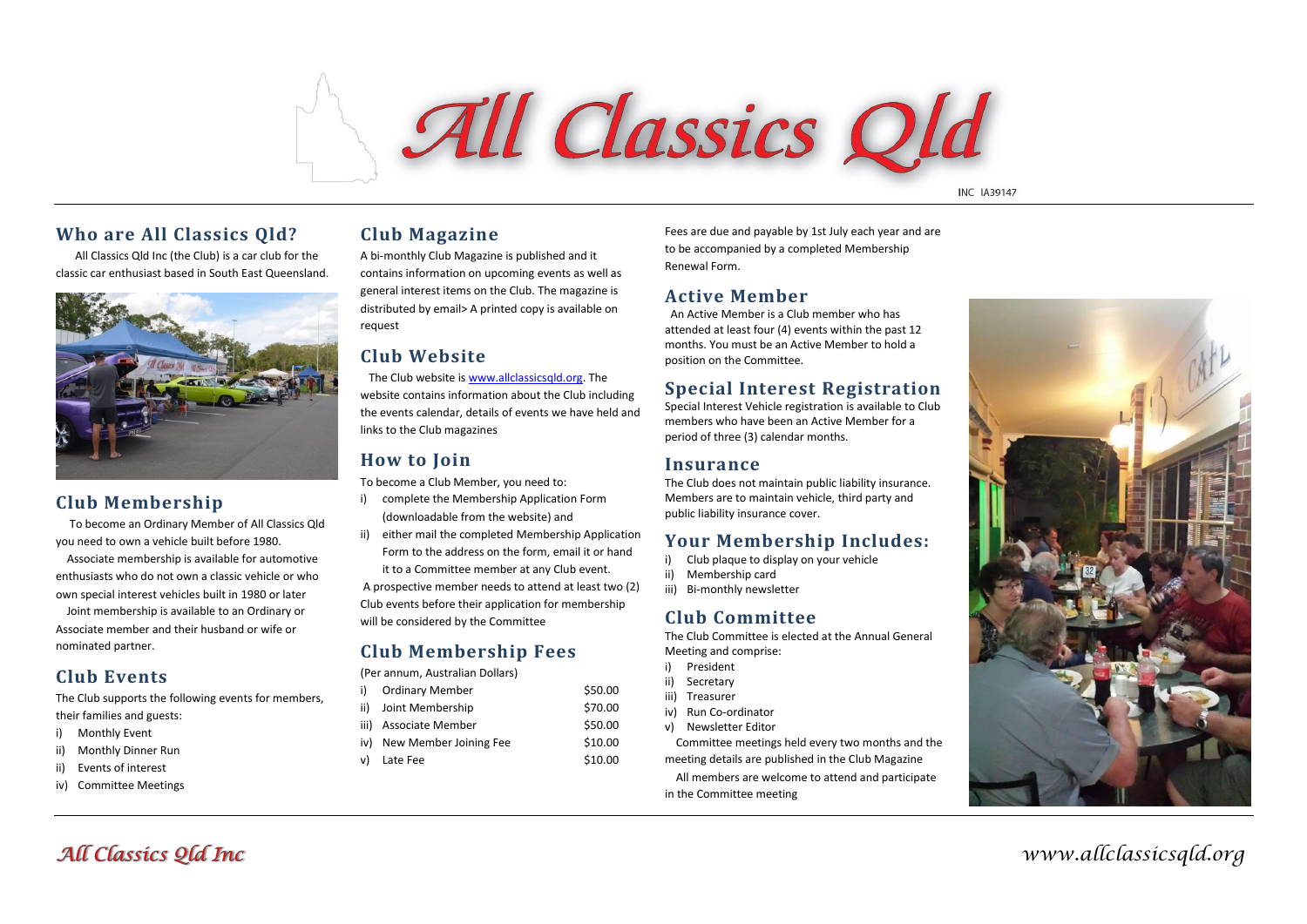# All Classics Old

#### **INC IA39147**

# **Constitution**

#### **1. The Name of Club:**

shall be the "All Classics Qld Inc" (the Club)

#### **2. Objectives:**

- i) To promote the preservation, restoration and use of all types of classic vehicles.
- ii) To promote regular social events for members, their families and guests
- iii) To promote friendship and courtesy on the road among Club members and other road users
- iv) To assist members in the restoration of their vehicles
- v) To publish a newsletter containing details of club activities, technical information, words of encouragement, and items of interest.

#### **3. Classes of Members**

- i) **Ordinary Member** available to owners of classic vehicles manufactured before 1 January 1980
- ii) **Joint Members** Joint membership shall comprise an Ordinary or Associate member and their husband or wife or nominated partner.
- iii) **Active Member** an ordinary member who has attended at least four (4) events within the past 12 months
- iv) **Associate Member** -The Club may recognise individuals who are automotive enthusiasts and who wish to affiliate with the Club, but do not strictly fit the requirements for Ordinary Membership. Associate members are not entitled to voting privileges. The number of Associate Members shall be no more than twenty percent (20%) of Club membership numbers.

#### **4. Membership Fees:**

i) All Membership Fees shall be due and payable on or before the first (1st) day of July each year

- ii) Membership Fees will be set annually and decided upon at the Annual General Meeting.
- iii) Membership fees include a one-time joining fee. ordinary membership fee, joint membership fee, associate membership fee, and a late fee.
- iv) Any member who, after one (1) month has elapsed since payment of fees was due, has not paid his/her fees shall be suspended from membership until full payment is made plus a late fee.

#### **5. The Committee**

- i) The elected officers of the Club shall be the President, Secretary, Treasurer, Run Co-ordinator and Newsletter Editor. Together they constitute the Club's management committee (Committee)
- ii) The Committee has general control and management of the administration of the affairs, property and funds of the Club
- iii) An elected officer of the Club must be an Ordinary and Active Member
- iv) Additional office bearers shall assist the Committee in aspects of the Club's operation, if so desired.

#### **6. Duties of Officers of the Committee:**

- i) The President shall preside over all the meetings at the Club, appoint all special committees as necessary to carry out activities of the Club, and will give guidance and leadership at all times.
- ii) The Secretary shall keep the minutes of the meetings of the Club, keep membership records, give notice of all regular and special meetings of the members and the Committee, handle all correspondence, keep custody of all records of the Club. The Secretary shall perform the duties of the President in his/her absence.
- Iii) The Treasurer shall collect membership fees, collect all other money due to the Club, make payment from Club funds, when so directed by the Committee, counter-sign all Club cheques, keep

account of all Club financial matters and make regular reports of the financial status of the Club.

- iv) The Run Co-ordinator shall identify events for Club members and co-ordinate the running of those events
- v) The Newsletter Editor shall prepare a bi-monthly newsletter containing minutes of meetings, run and event details and items of interest

#### **7. Election of Officers:**

- i) Election of officers shall be decided by majority vote of members present at the Annual General Meeting. Proxy voting is not supported.
- ii) All elected and appointed office bearers must remain an Active Member during their term of office.
- iii) Nominations for positions shall be made from the floor of the Annual General Meeting.
- iv) All nominees for office shall be an Active Member
	- v) Elections for positions where more than one member has been nominated will be decided by secret ballot

#### **8. New Membership**

- i) An Application for Membership of the Club is to be submitted on the Membership Application Form.
- ii) Applicants are to be nominated by one Ordinary Member and seconded by another Ordinary Member.
- iii) An applicant needs to attend at least two (2) Club events before their Application for Membership will be considered by the Committee.
- iv) Acceptance of all Applications for Membership is at the discretion of the Committee.
- v) Annual Membership Fee and Joining Fee shall be payable prior to membership being finalised.

#### **9. Committee Meeting**

i) Committee meetings shall be held every two months on the date published in the Newsletter ii) Any Club member can attend a Committee meeting.

#### **10. Annual General Meeting**:

- i) The Annual General Meeting shall be held in July.
- ii) The annual report and financial statements will be presented at this meeting.

#### **11. Notice of Meeting:**

i) Notice of meeting, or intention to convene a special meeting, shall be given by the Secretary to all members one month before the meeting date.

#### **12 Quorum:**

i) At an Annual General, or Special meeting, a quorum shall be ten (10) members present, and at a Committee Meeting four (4) members of the Committee present.

#### **13. Special Interest Vehicle Registration:**

i) Dating for Queensland Special Interest Vehicle registration shall be available free of additional charges to Club members who have been an Active Member for a period of three (3) calendar months.

#### **14. Dissolution:**

- i) The Club shall dissolve in the event of the membership being less than four (4) Ordinary Members, or upon the vote of the majority of the members.
- ii) Upon dissolution, assets and funds on hand may, after payment of all expenses and liabilities, be handed over to a registered charity.

#### **15. Model Rules**

- i) Club Members are to refer to the Club's Rules for further details on the functions of the Club, under its Incorporated Association status.
- ii) Members can request a copy of the Club's Rules from the Secretary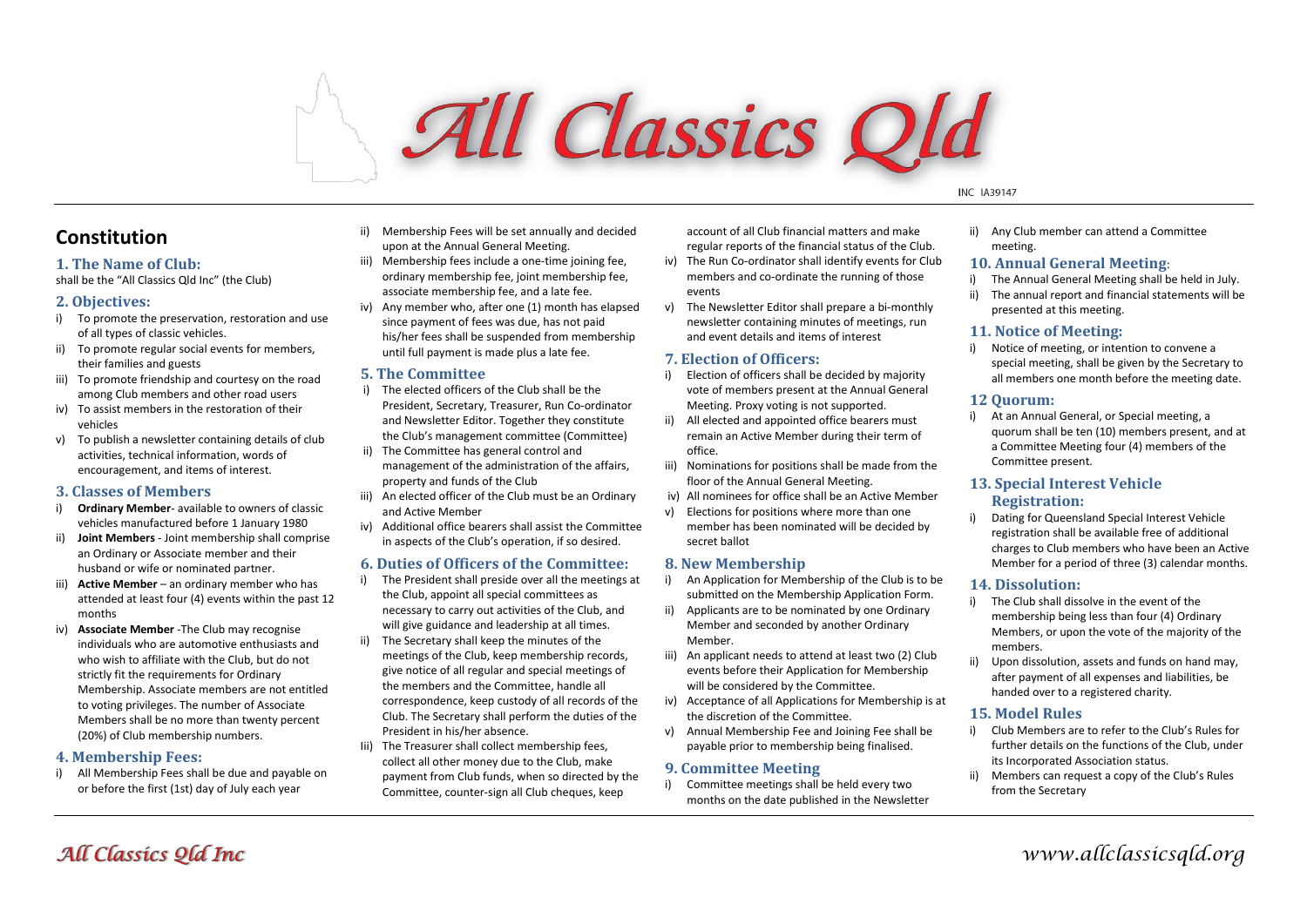

|                                                             | <b>Membership Application / Renewal Form</b>                                              |         |              |                                                        |              |       |    |  |
|-------------------------------------------------------------|-------------------------------------------------------------------------------------------|---------|--------------|--------------------------------------------------------|--------------|-------|----|--|
|                                                             | Please complete this form using BLOCK LETTERS                                             |         |              | MEMBER NO.<br>(club use only)                          |              |       |    |  |
| <b>Member or Applicant Details</b>                          |                                                                                           |         |              |                                                        |              |       |    |  |
| Name:                                                       |                                                                                           |         |              | DOB (optional):                                        |              |       |    |  |
| Phone Number:                                               | Mobile Phone:                                                                             |         |              |                                                        |              |       |    |  |
| <b>Email Address</b>                                        |                                                                                           |         |              |                                                        |              |       |    |  |
|                                                             |                                                                                           |         |              |                                                        |              |       |    |  |
| Address                                                     | State                                                                                     |         |              | Post Code                                              |              |       |    |  |
| <b>Postal Address</b><br>(if applicable)                    |                                                                                           |         |              |                                                        |              |       |    |  |
|                                                             | State                                                                                     |         |              | Post Code                                              |              |       |    |  |
| Partner / Spouse<br>Name                                    | Required for Joint Membership<br>Reference only for Individual or Associate<br>Membership |         |              |                                                        |              |       |    |  |
| I agree to my details being published in the club directory |                                                                                           |         | Yes          |                                                        |              | No    |    |  |
| <b>Vehicle Details</b>                                      |                                                                                           |         |              | Please use back of form for additional vehicle details |              |       |    |  |
| Make:                                                       |                                                                                           | Model:  |              |                                                        |              | Year: |    |  |
| Colour:                                                     |                                                                                           | Reg No: |              |                                                        | Concessional | Yes   | No |  |
| Make:                                                       |                                                                                           | Model:  |              |                                                        |              | Year: |    |  |
| Colour:                                                     |                                                                                           | Reg No: |              |                                                        | Concessional | Yes   | No |  |
| Signatures                                                  |                                                                                           |         |              |                                                        |              |       |    |  |
| Member                                                      |                                                                                           |         |              | Date                                                   |              |       |    |  |
| Nominated by:<br>(Membership Application Only)              |                                                                                           |         | Seconded by: | (Membership Application Only)                          |              |       |    |  |